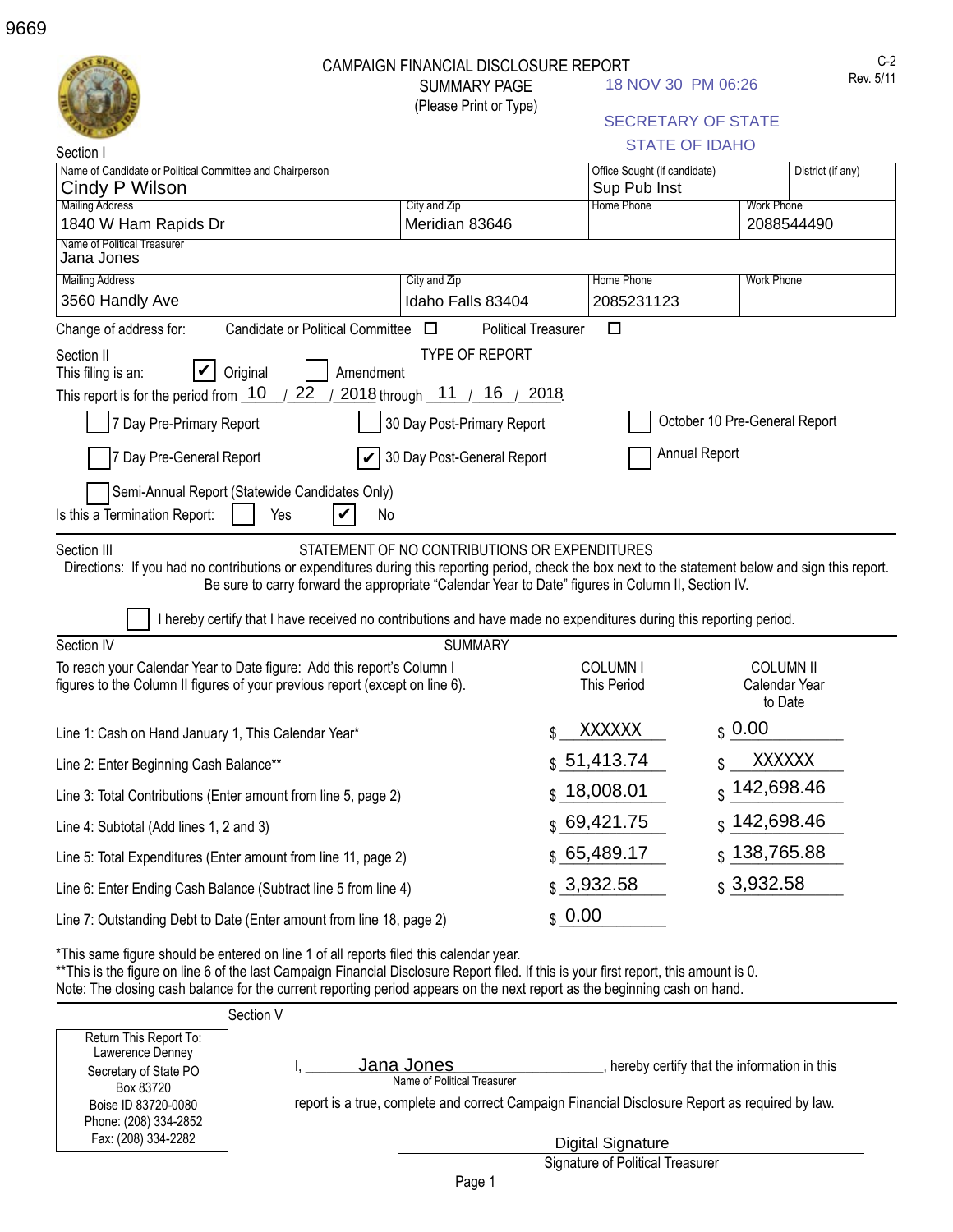## DETAILED SUMMARY

Name of Candidate or Committee: Cindy P Wilson

|                   |                                                                                  | <b>Total This Period</b> |
|-------------------|----------------------------------------------------------------------------------|--------------------------|
|                   | Contributions                                                                    |                          |
| (1)               | # of Contributors 28<br>Unitemized Contributions (\$50 and less)                 | \$990.01                 |
| $\left( 2\right)$ | Itemized Contributions (Total of all Schedule A sheets)                          | \$17,018.00              |
| $\circled{3}$     | In-Kind Contributions (Total of all Contribution amounts from Schedule C sheets) | \$0.00                   |
| $\left( 4\right)$ | Loans (Total of all New Loan amounts from Schedule D sheets)                     | \$0.00                   |
| $\mathfrak{F}$    | Total Contributions (Transfer this figure to page 1, Section IV, Line 3)         | \$18,008.01              |

|                            | Expenditures                                                                            |             |
|----------------------------|-----------------------------------------------------------------------------------------|-------------|
| $\left(\widehat{6}\right)$ | Unitemized Expenditures (Less than \$25)<br># of Expenditures $4$                       | \$51.23     |
| (7)                        | Itemized Expenditures (Total of all Schedule B sheets)                                  | \$65,437.94 |
| $\circled{8}$              | In-Kind Expenditures (Total of all Expenditure amounts from Schedule C sheets)          | \$0.00      |
| $\circled{9}$              | Loan Repayments (Total of all Loan Repayment amounts from Schedule D sheets)            | \$0.00      |
| (10)                       | Credit Card and Debt Repayments (Total of all Repayment amounts from Schedule E sheets) | \$0.00      |
| (1)                        | Total Expenditures (Transfer this figure to page 1, Section IV, Line 5)                 | \$65,489.17 |

|               | Loans, Credit Cards and Debt                                                                                                    |                     |
|---------------|---------------------------------------------------------------------------------------------------------------------------------|---------------------|
| (12)          | Outstanding Balance from previous reporting period                                                                              | \$0.00<br>$\ddot{}$ |
| (13)          | New Loans received during this reporting period<br>(Total of all New Loan amounts plus Accrued Interest from Schedule D sheets) | \$0.00              |
| (14)          | New Credit Card and Debt incurred this reporting period<br>(Total of all New Incurred Debt amounts from Schedule E sheets)      | \$0.00<br>$\ddot{}$ |
| (15)          | Subtotal                                                                                                                        | \$0.00<br>Ξ         |
| (16)          | Repayments of Loans made during this reporting period<br>(Total of all Loan Repayment amounts from Schedule D sheets)           | \$0.00              |
| $\circled{7}$ | Repayments of Credit Card and Debt this reporting period<br>(Total of all Debt Repayment amounts from Schedule E sheets)        | \$0.00              |
| (18)          | Total Outstanding Balance at close of this period (Transfer this figure to page 1, Section IV, Line 7)                          | \$0.00              |

|                 | <b>Pledged Contributions</b>                                                    |            |
|-----------------|---------------------------------------------------------------------------------|------------|
| $\overline{19}$ | # of Pledges $\overline{0}$<br>Unitemized Pledged Contributions (\$50 and less) | \$0.00     |
| 20)             | Itemized Pledged Contributions this Period (Total of all Schedule F sheets)     | \$0.00     |
| 21)             | Total Pledged Contributions this period                                         | $=$ \$0.00 |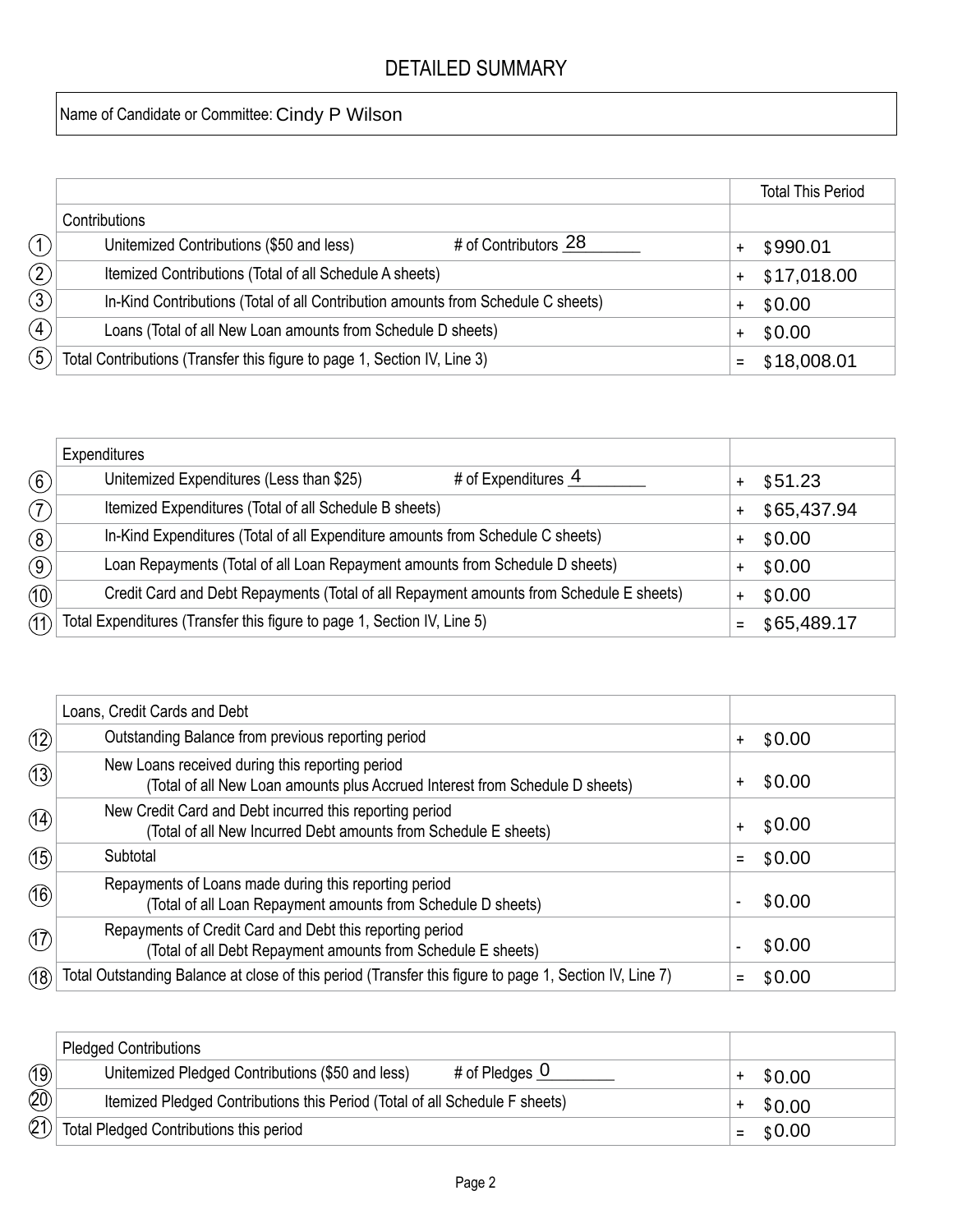

| Name of Candidate or Committee: | <b>Cindy P Wilson</b> |
|---------------------------------|-----------------------|
| <b>Reporting Period:</b>        | 30 Day Post-General   |

| <b>Date</b> | <b>ElectionType</b> | <b>Contributor</b>                                                  | <b>Amount</b> | <b>YTDAmount</b> |
|-------------|---------------------|---------------------------------------------------------------------|---------------|------------------|
| 11/16/2018  | General             | Shoufler, Carey<br>2312 N 27th St<br>Boise, ID 83702                | \$100.00      | \$700.00         |
| 11/15/2018  | General             | Solberg, Julie<br>1006 E Aldape Cv<br>Boise, ID 83712               | \$50.00       | \$400.00         |
| 11/09/2018  | General             | Nash, Colin M<br>6833 W Russett St<br>Boise, ID 83704               | \$25.00       | \$75.00          |
| 11/08/2018  | General             | Paulette Jordan Campaign<br>PO Box 611<br>Plummer, ID 83851         | \$1,000.00    | \$1,000.00       |
| 11/05/2018  | General             | Wilkinson, Dennis<br>168 E Harvest Run Cir<br>Idaho Falls, ID 83404 | \$200.00      | \$200.00         |
| 11/05/2018  | General             | Skoro, Byron L<br>10474 W Tanglewood Dr<br>Boise, ID 83709          | \$100.00      | \$100.00         |
| 11/05/2018  | General             | Frencer, Richard<br>9370 Riverside Dr<br>Boise, ID 83714            | \$200.00      | \$200.00         |
| 11/02/2018  | General             | Miller, Nicholas G<br>791 E Harcourt Rd<br>Boise, ID 83702          | \$100.00      | \$100.00         |
| 11/01/2018  | General             | Hanson, Sharon<br>918 N 18th St<br>Boise, ID 83702                  | \$100.00      | \$100.00         |
| 11/01/2018  | General             | Borg, Vicki Lynn<br>11860 W Florida Dr<br>Boise, ID 83709           | \$100.00      | \$100.00         |
| 10/31/2018  | General             | Wong, Judy R<br>4597 W Quail Ridge Dr<br>Boise, ID 83703            | \$100.00      | \$250.00         |
| 10/31/2018  | General             | Williams, JD<br>274 E Ridgefield Dr<br>Boise, ID 83706              | \$300.00      | \$300.00         |
| 10/31/2018  | General             | Minskoff, Alan<br>2200 E Gossamer Ln<br>Boise, ID 83706             | \$200.00      | \$200.00         |
| 10/31/2018  | General             | Adler, David<br>153 Stone Run Ln<br>Idaho Falls, ID 83404           | \$150.00      | \$150.00         |
| 10/30/2018  | General             | Vandersloot, Frank L<br>5017 W 33rd N<br>Idaho Falls, ID 83402      | \$5,000.00    | \$5,000.00       |
| 10/30/2018  | General             | Melaleuca<br>4609 W 65th S<br>Idaho Falls, ID 83402                 | \$5,000.00    | \$5,000.00       |
| 10/29/2018  | General             | Buckner-Webb, Cherie<br>PO Box 9813<br>Boise, ID 83707              | \$200.00      | \$200.00         |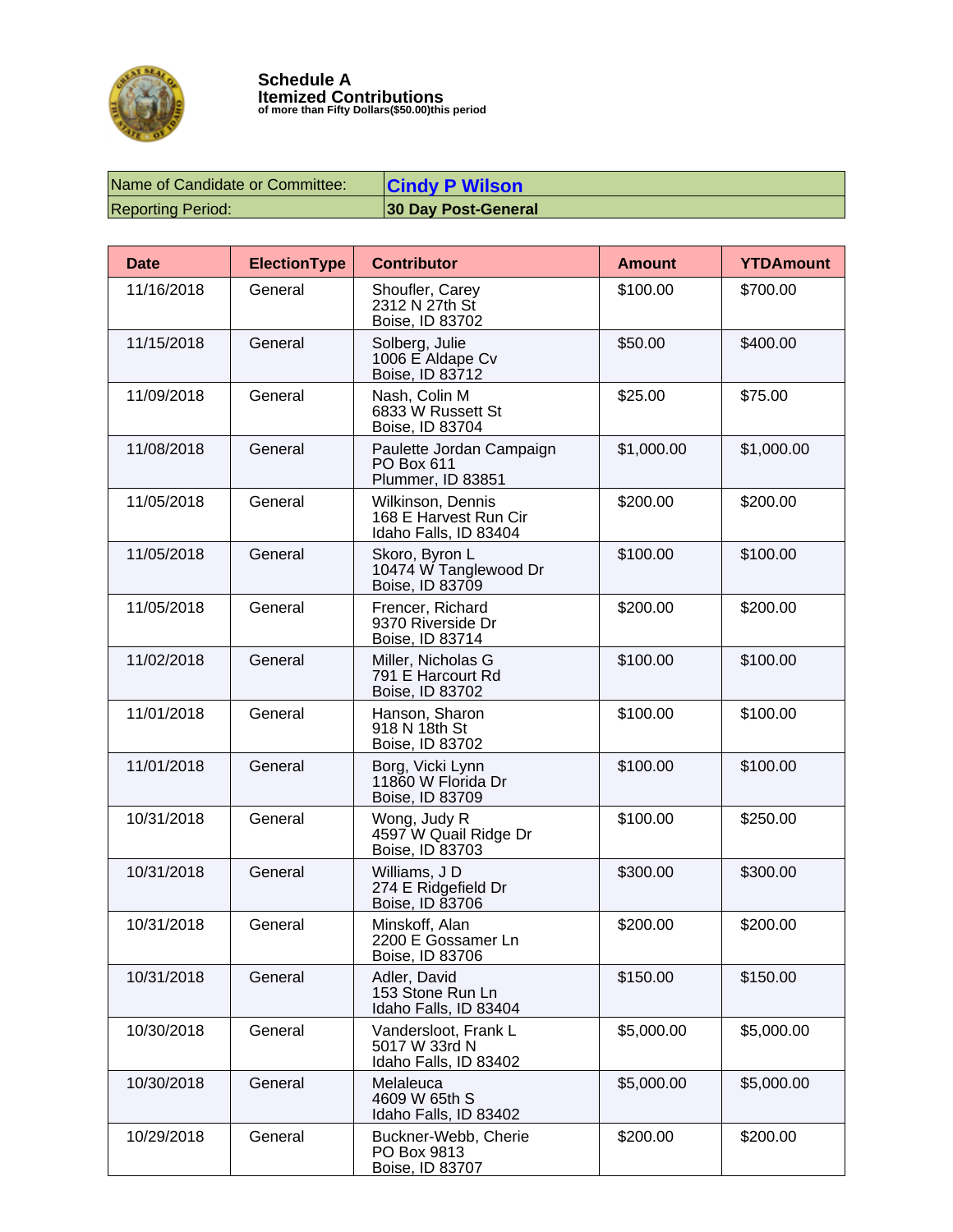| 10/29/2018 | General | Brunelle, Beverly Jo<br>3426 W Meadow Dr<br>Boise, ID 83706                         | \$100.00    | \$100.00   |
|------------|---------|-------------------------------------------------------------------------------------|-------------|------------|
| 10/26/2018 | General | Orr, James<br>164 E Snowy Owl St<br>Kuna, ID 83634                                  | \$73.00     | \$73.00    |
| 10/25/2018 | General | Sims, Elizabeth<br>1636 E Holly St<br>Boise, ID 83712                               | \$100.00    | \$100.00   |
| 10/25/2018 | General | Kull, Arthur<br>280 W Harvest Run Dr<br>Idaho Falls, ID 83404                       | \$100.00    | \$100.00   |
| 10/24/2018 | General | Vitale, Linda<br>176 S Straughan Ave<br>Boise, ID 83712                             | \$100.00    | \$150.00   |
| 10/24/2018 | General | Talkington, Catherine<br>1150 Eastland Dr N<br>Twin Falls, ID 83301                 | \$100.00    | \$600.00   |
| 10/24/2018 | General | Snyder, Brenda J<br>1205 Michigan Ave<br>Orofino, ID 83544                          | \$100.00    | \$100.00   |
| 10/24/2018 | General | Pilling, Elizabeth<br>1556 N Clarendon Way<br>Eagle, ID 83616                       | \$200.00    | \$200.00   |
| 10/24/2018 | General | Jenkins, Cynthia<br>2805 N Crane Creek Rd<br>Boise, ID 83702                        | \$100.00    | \$200.00   |
| 10/23/2018 | General | Stone, Delmar<br><b>PO Box 783</b><br>Hailey, ID 83333                              | \$100.00    | \$100.00   |
| 10/22/2018 | General | Young, Patricia<br>3106 N Hawthorne Dr<br>Boise, ID 83703                           | \$100.00    | \$100.00   |
| 10/22/2018 | General | <b>Washington County Democratic</b><br>Party<br>1385 Pioneer Rd<br>Weiser, ID 83672 | \$130.00    | \$210.00   |
| 10/22/2018 | General | The Confluence Fund<br>1405 27th Ave<br>Lewiston, ID 83501                          | \$2,000.00  | \$2,000.00 |
| 10/22/2018 | General | Miller, Dean<br>3620 E Warm Springs Ave<br>Boise, ID 83716                          | \$100.00    | \$100.00   |
| 10/22/2018 | General | Idaho Cable Broadband<br>Association<br>PO Box 2634<br>Boise, ID 83701              | \$500.00    | \$500.00   |
| 10/22/2018 | General | Hix, Douglas<br>1380 Presto St<br>Idaho Falls, ID 83402                             | \$100.00    | \$100.00   |
| 10/22/2018 | General | Creamer, Greg M<br>295 E Wallace Ave<br>Driggs, ID 83422                            | \$40.00     | \$80.00    |
| 10/22/2018 | General | Costello, Pat<br>2744 N White Pines Dr<br>Coeur D Alene, ID 83815                   | \$50.00     | \$100.00   |
|            |         | <b>Grand Total:</b>                                                                 | \$17,018.00 |            |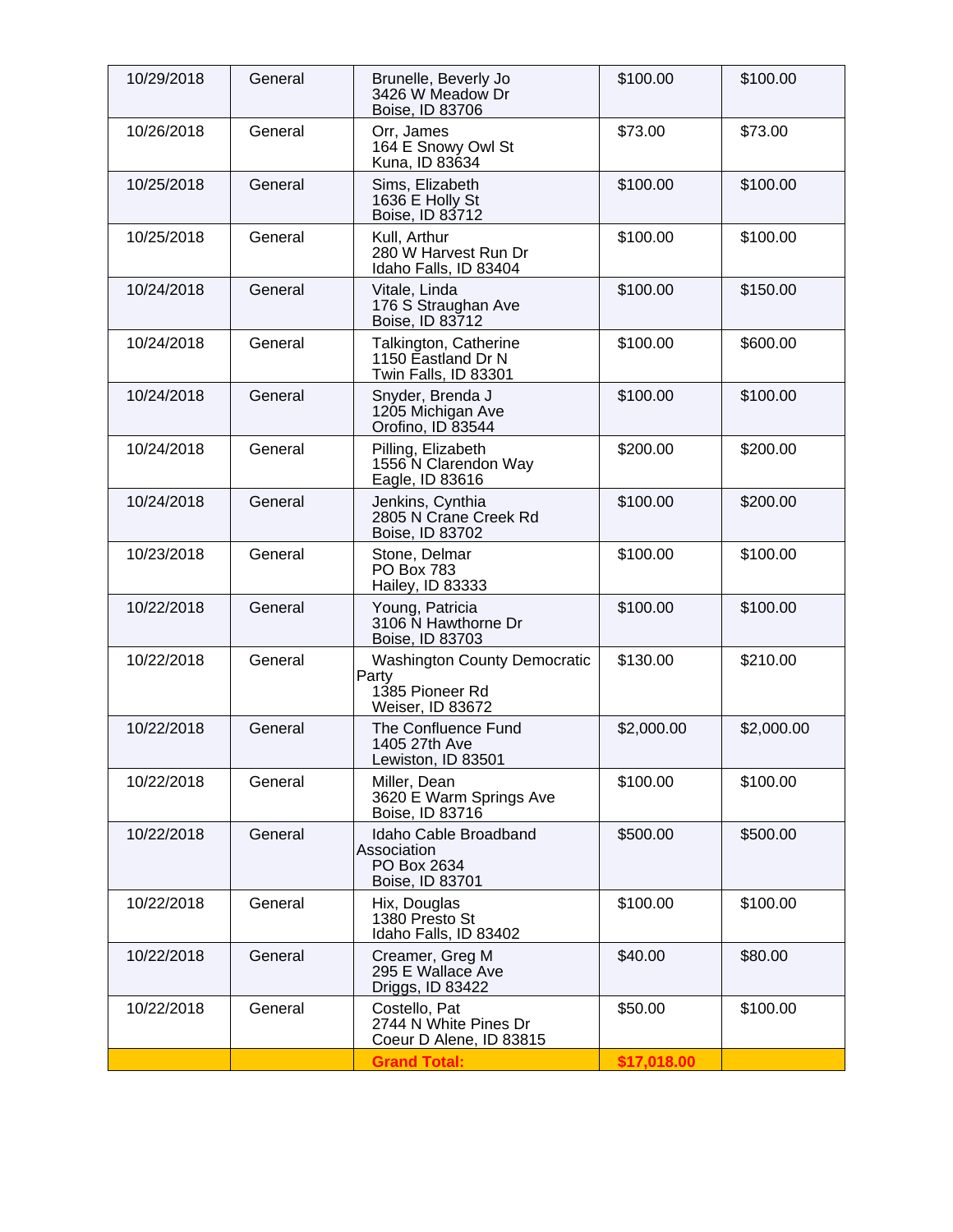

| Name of Candidate or Committee: | <b>Cindy P Wilson</b> |
|---------------------------------|-----------------------|
| <b>Reporting Period:</b>        | 30 Day Post-General   |

| <b>Date</b> | <b>Recipient</b>                                                        | <b>Amount</b> | <b>Code</b> | <b>Optional</b>                     |
|-------------|-------------------------------------------------------------------------|---------------|-------------|-------------------------------------|
| 11/09/2018  | The Grove Hotel<br>245 S Capitol Blvd<br>Boise, ID 83702                | \$25.44       | E           | Explanation:<br>Support:<br>Oppose: |
| 11/09/2018  | Idaho State Democratic Party<br><b>PO Box 445</b><br>Boise, ID 83701    | \$1,068.04    | Z           | Explanation:<br>Support:<br>Oppose: |
| 11/08/2018  | Google Headquarters<br>600 Amphitheatre Pkwy<br>Mountain View, CA 94043 | \$1,000.00    | B           | Explanation:<br>Support:<br>Oppose: |
| 11/07/2018  | Google Headquarters<br>600 Amphitheatre Pkwy<br>Mountain View, CA 94043 | \$1,757.56    | B           | Explanation:<br>Support:<br>Oppose: |
| 11/07/2018  | Facebookcom<br>1 Hacker Way<br>Menlo Park, CA 94025                     | \$1,500.00    | B           | Explanation:<br>Support:<br>Oppose: |
| 11/06/2018  | The Grove Hotel<br>245 S Capitol Blvd<br>Boise, ID 83702                | \$1,366.79    | E           | Explanation:<br>Support:<br>Oppose: |
| 11/06/2018  | Google Headquarters<br>600 Amphitheatre Pkwy<br>Mountain View, CA 94043 | \$2,000.00    | B           | Explanation:<br>Support:<br>Oppose: |
| 11/06/2018  | Facebookcom<br>1 Hacker Way<br>Menlo Park, CA 94025                     | \$1,500.00    | B           | Explanation:<br>Support:<br>Oppose: |
| 11/05/2018  | Facebookcom<br>1 Hacker Way<br>Menlo Park, CA 94025                     | \$750.00      | B           | Explanation:<br>Support:<br>Oppose: |
| 11/05/2018  | Facebookcom<br>1 Hacker Way<br>Menlo Park, CA 94025                     | \$750.00      | B           | Explanation:<br>Support:<br>Oppose: |
| 11/04/2018  | Facebookcom<br>1 Hacker Way<br>Menlo Park, CA 94025                     | \$750.00      | B           | Explanation:<br>Support:<br>Oppose: |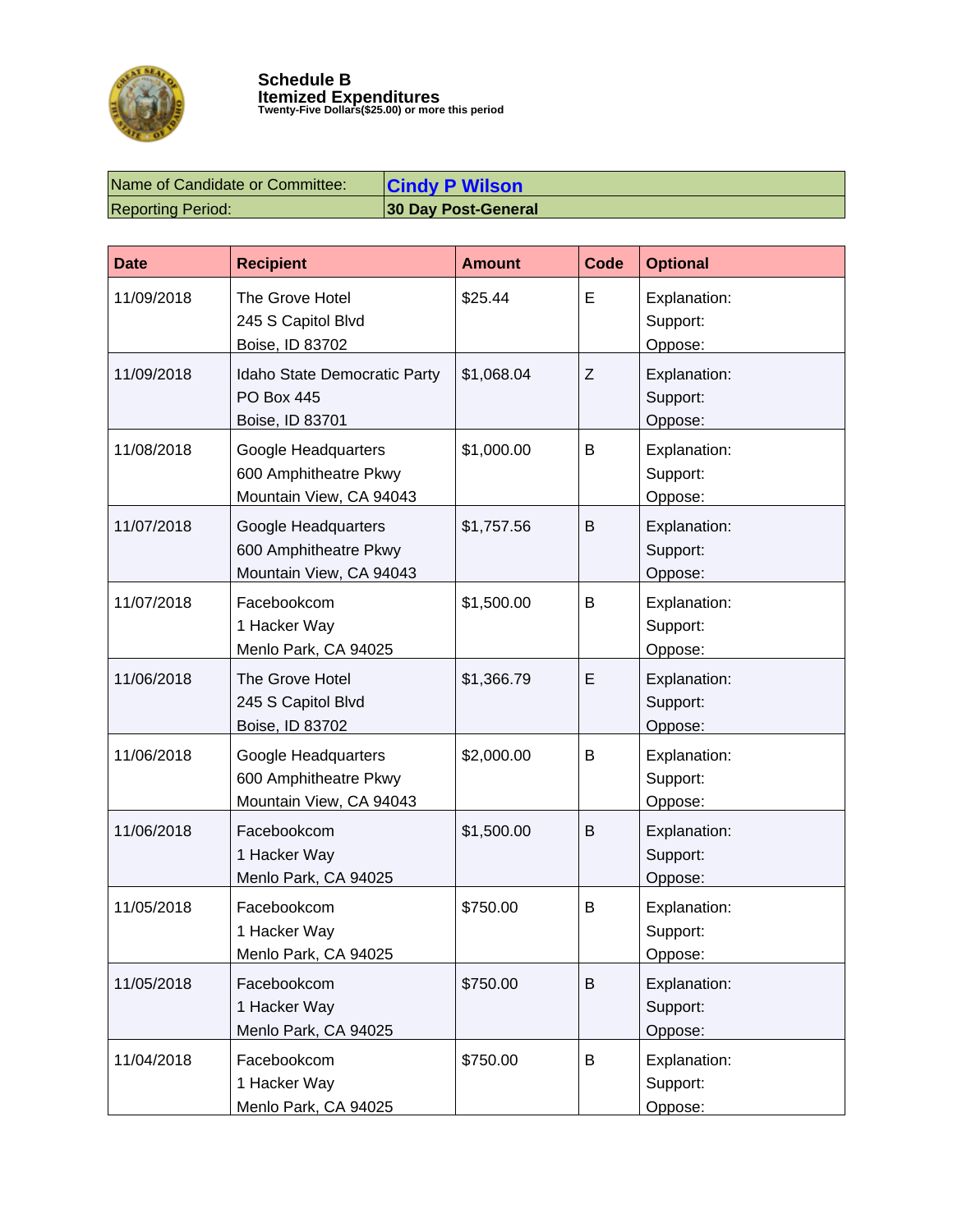| 11/04/2018 | Facebookcom<br>1 Hacker Way<br>Menlo Park, CA 94025                       | \$750.00    | B | Explanation:<br>Support:<br>Oppose: |
|------------|---------------------------------------------------------------------------|-------------|---|-------------------------------------|
| 11/03/2018 | Facebookcom<br>1 Hacker Way<br>Menlo Park, CA 94025                       | \$750.00    | B | Explanation:<br>Support:<br>Oppose: |
| 11/02/2018 | <b>NGP VAN</b><br>1445 New York Ave NW Ste<br>200<br>Washington, DC 20005 | \$850.00    | G | Explanation:<br>Support:<br>Oppose: |
| 11/02/2018 | <b>NGP VAN</b><br>1445 New York Ave NW Ste<br>200<br>Washington, DC 20005 | \$348.43    | G | Explanation:<br>Support:<br>Oppose: |
| 11/02/2018 | Google Headquarters<br>600 Amphitheatre Pkwy<br>Mountain View, CA 94043   | \$6,000.00  | B | Explanation:<br>Support:<br>Oppose: |
| 11/01/2018 | Google Headquarters<br>600 Amphitheatre Pkwy<br>Mountain View, CA 94043   | \$500.00    | B | Explanation:<br>Support:<br>Oppose: |
| 11/01/2018 | Google Headquarters<br>600 Amphitheatre Pkwy<br>Mountain View, CA 94043   | \$500.00    | B | Explanation:<br>Support:<br>Oppose: |
| 11/01/2018 | Facebookcom<br>1 Hacker Way<br>Menlo Park, CA 94025                       | \$750.00    | В | Explanation:<br>Support:<br>Oppose: |
| 10/31/2018 | Singletrack LLC<br>3314 N 32nd St<br>Boise, ID 83703                      | \$15,000.00 | M | Explanation:<br>Support:<br>Oppose: |
| 10/31/2018 | Singletrack LLC<br>3314 N 32nd St<br>Boise, ID 83703                      | \$10,000.00 | Z | Explanation:<br>Support:<br>Oppose: |
| 10/31/2018 | Singletrack LLC<br>3314 N 32nd St<br>Boise, ID 83703                      | \$1,951.42  | G | Explanation:<br>Support:<br>Oppose: |
| 10/31/2018 | Google Headquarters<br>600 Amphitheatre Pkwy<br>Mountain View, CA 94043   | \$500.00    | B | Explanation:<br>Support:<br>Oppose: |
| 10/31/2018 | Google Headquarters<br>600 Amphitheatre Pkwy<br>Mountain View, CA 94043   | \$500.00    | B | Explanation:<br>Support:<br>Oppose: |